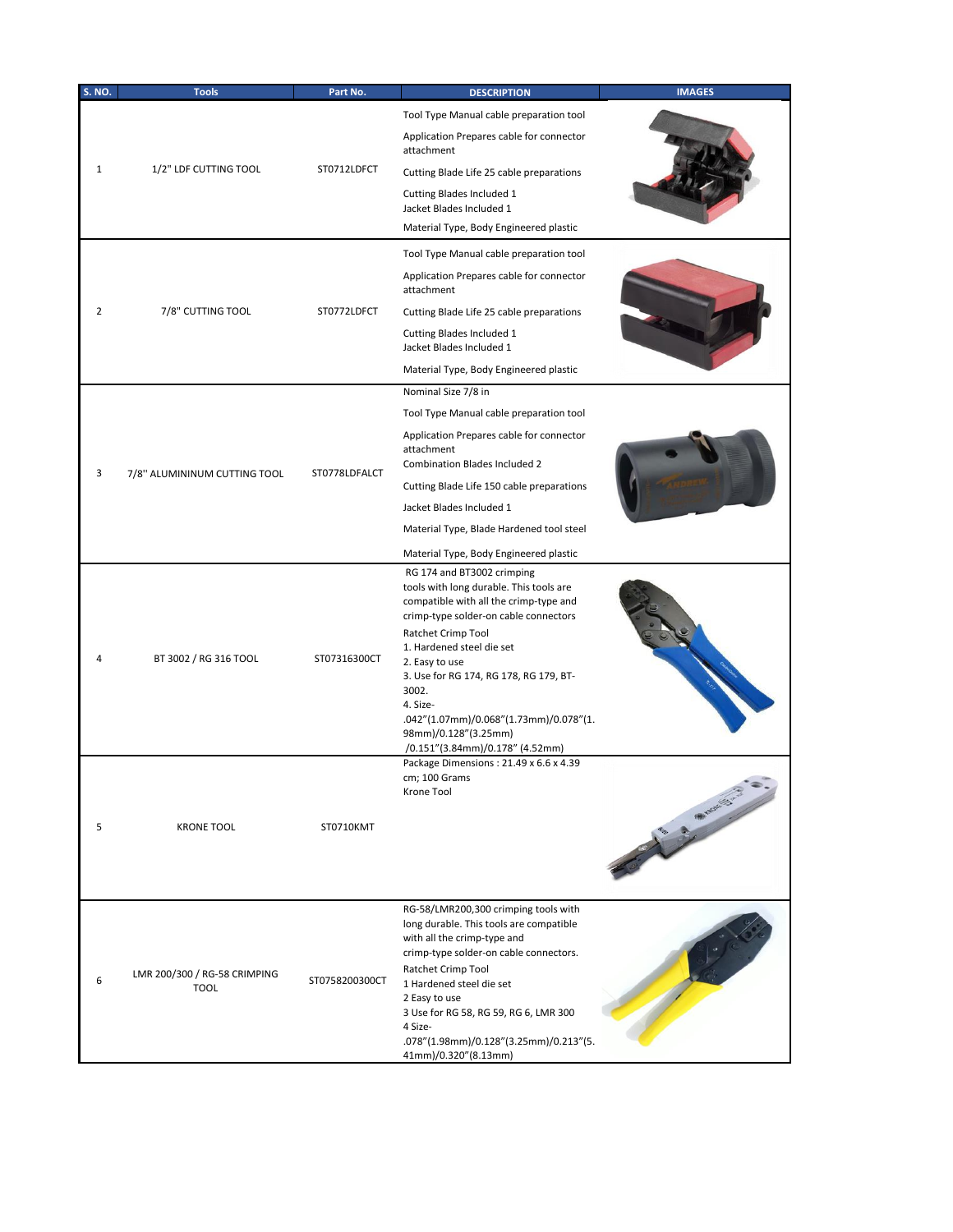| 7              | LMR 400 CRIMPING TOOL             | ST07213400CT   | 1.standard Ratchet crimper tools for RF<br>connector<br>2. Crimp tool 0.429" (10.90mm) for all 400<br>type cables (LMR 400, CA-400, CNT-400,<br>SC400<br>etc)<br>3. Hex Die with 0.429" (10.90mm) ,0.128"<br>(3.25mm) and 0.100" (2.54mm) cavities4.<br>4. Works with LMR400 (and other 400-<br>style) cable, as well as RG11,, Belden 9913<br>cable and<br>RG213,<br>5. Ratcheting mechanism ensures quality<br>crimps, fixed Jaw Terminal Crimper |                                                                                                                                                                                                                                      |
|----------------|-----------------------------------|----------------|-----------------------------------------------------------------------------------------------------------------------------------------------------------------------------------------------------------------------------------------------------------------------------------------------------------------------------------------------------------------------------------------------------------------------------------------------------|--------------------------------------------------------------------------------------------------------------------------------------------------------------------------------------------------------------------------------------|
| $\overline{7}$ | LMR 400 RA CRIMPING TOOL          | ST07213400RACT | 1.standard Ratchet crimper tools for RF<br>connector<br>2. Crimp tool 0.429" (10.90mm) for all 400<br>type cables (LMR 400, CA-400, CNT-400,<br>SC400<br>etc)<br>3. Hex Die with 0.429" (10.90mm) ,0.128"<br>(3.25mm) and 0.100" (2.54mm) cavities4.<br>4. Works with LMR400 (and other 400-<br>style) cable, as well as RG11,, Belden 9913<br>cable and<br>RG213,<br>5. Ratcheting mechanism ensures quality<br>crimps, fixed Jaw Terminal Crimper |                                                                                                                                                                                                                                      |
| 8              | Coaxial and DC Cable CUTTING TOOL | ST07MC4CT      | Coaxial and DC Cable Cutting tool<br>RG-<br>6, 11, 58, 59, 142, 174, 178, 179, 188, 213, 214, 2<br>17,223,316<br>LMR/HLF-100,195,200,240,300,400<br>RG-0.86,141 and SM250                                                                                                                                                                                                                                                                           |                                                                                                                                                                                                                                      |
| 9              | MC4 RA CRIMPING TOOL              | ST07MC4RACT    | Cable standard:<br>2.5/4/6.0mm2(14/12/10AWG)<br>1. Precise crimping die sets and integral<br>lock with self releasing mechanism                                                                                                                                                                                                                                                                                                                     |                                                                                                                                                                                                                                      |
|                |                                   |                | 2. ensure high-quality crimping effect after<br>crimping repeatedly                                                                                                                                                                                                                                                                                                                                                                                 | <b>Contract on the Contract of Contract on the Contract of Contract on the Contract of Contract on the Contract on the Contract of Contract on the Contract of Contract on the Contract of Contract on the Contract of Contract </b> |
|                |                                   |                | 3. Scientific leverage design saves energy<br>when operating, release locking if operates<br>error                                                                                                                                                                                                                                                                                                                                                  |                                                                                                                                                                                                                                      |
|                |                                   |                | 4. Provided with one set of dies in handles<br>for using easily energy saving by<br>humanization<br>handle design.                                                                                                                                                                                                                                                                                                                                  |                                                                                                                                                                                                                                      |
|                |                                   |                | 5. Crimping range: 14-10AWG(2.5-6mm2)                                                                                                                                                                                                                                                                                                                                                                                                               |                                                                                                                                                                                                                                      |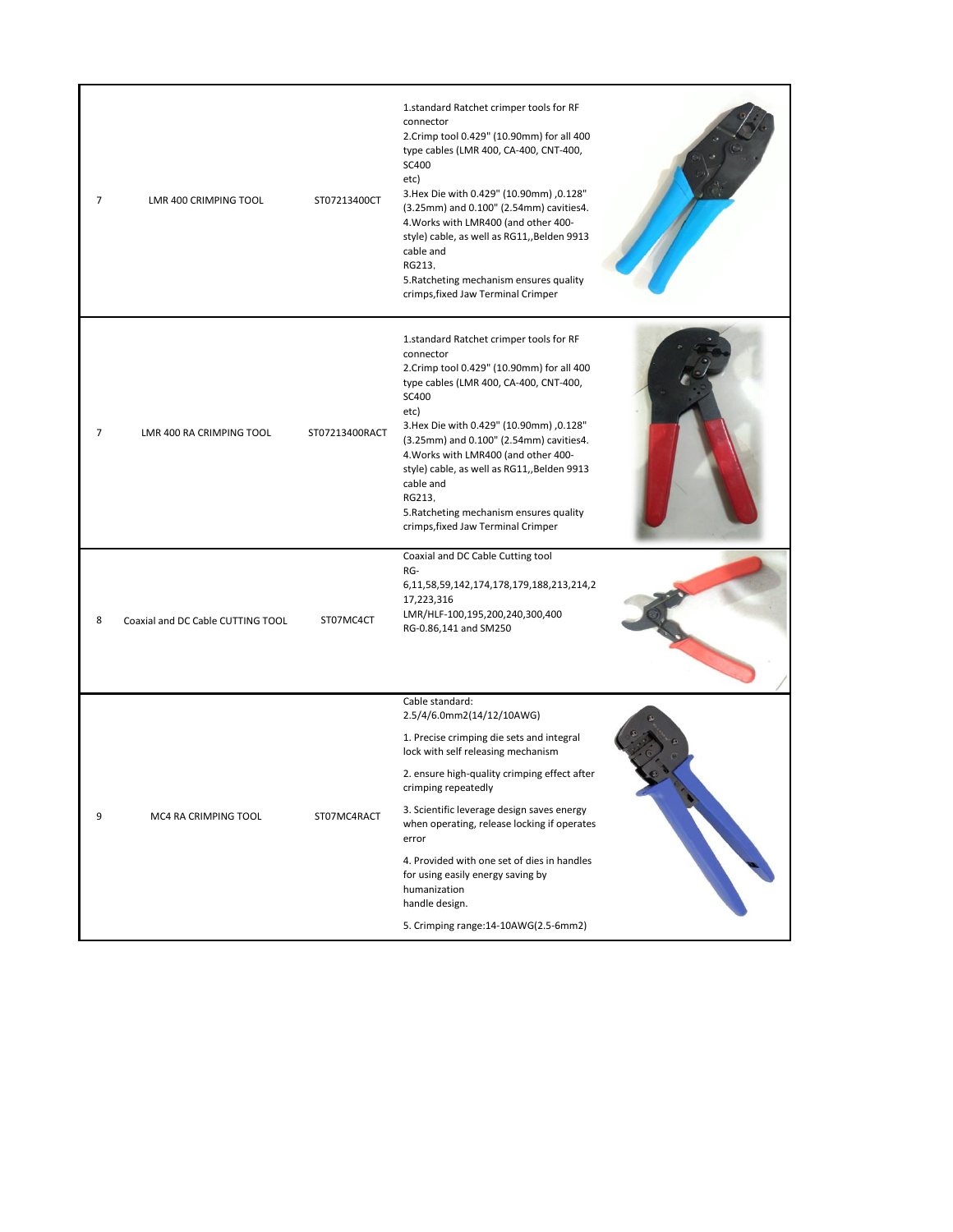| 10 | MC4 ST CRIMPING TOOL    | ST07MC4STCT | Cable standard:<br>2.5/4/6.0mm2(14/12/10AWG)<br>1. Precise crimping die sets and integral<br>lock with self releasing mechanism<br>2. ensure high-quality crimping effect after<br>crimping repeatedly<br>3. Scientific leverage design saves energy<br>when operating, release locking if operates<br>error<br>4. Provided with one set of dies in handles<br>for using easily energy saving by<br>humanization<br>handle design.<br>5. Crimping range:14-10AWG(2.5-6mm2) |  |
|----|-------------------------|-------------|----------------------------------------------------------------------------------------------------------------------------------------------------------------------------------------------------------------------------------------------------------------------------------------------------------------------------------------------------------------------------------------------------------------------------------------------------------------------------|--|
| 11 | MC4 STRIPING TOOL       | ST07MC4ST   | Stripping Cable Size - 2.5sqmm, 4sqmm,<br>6sqmm                                                                                                                                                                                                                                                                                                                                                                                                                            |  |
| 12 | MC4 WRINCH / SPANER SET | ST07MC4WST  | <b>Opening Aplication</b>                                                                                                                                                                                                                                                                                                                                                                                                                                                  |  |
| 13 | RJ 45 CRIMPING TOOL     | ST07RJ45CT  | Modular Plug Crimper, Stripper & Cutter                                                                                                                                                                                                                                                                                                                                                                                                                                    |  |
| 14 | Torque Wrinch N (M)     | ST07NTRWS   | Coaxial Connector Wrench / Spanner                                                                                                                                                                                                                                                                                                                                                                                                                                         |  |